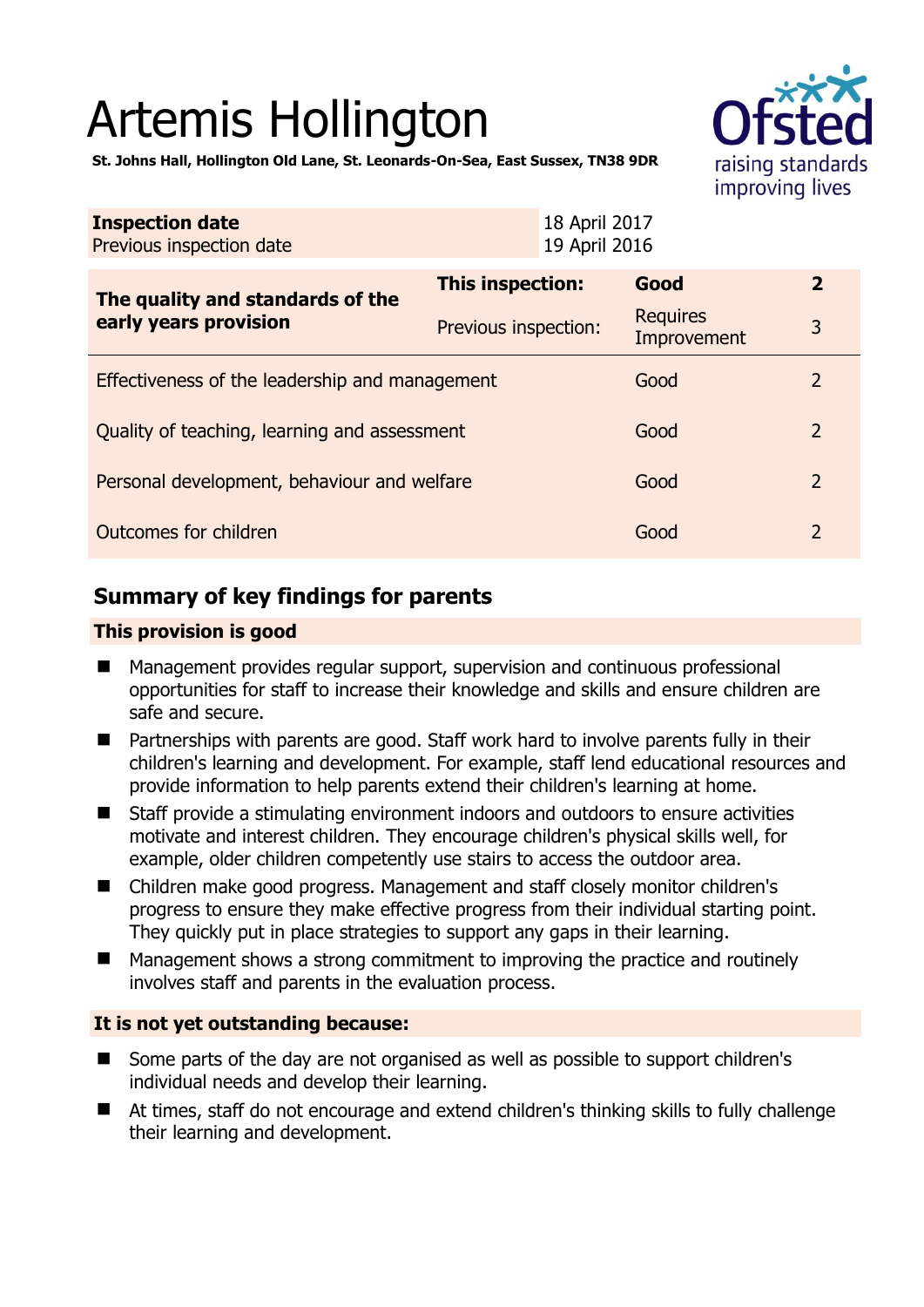# **What the setting needs to do to improve further**

## **To further improve the quality of the early years provision the provider should:**

- $\blacksquare$  review and improve some daily routines, particularly lunchtimes, to ensure they support the needs of all the children
- develop staff knowledge further to improve how they extend and challenge children's thinking skills.

# **Inspection activities**

- The inspector observed activities and the quality of teaching indoors and outdoors.
- The inspector sampled a range of documentation, including key policies and procedures, the self-evaluation form and children's development records.
- The inspector took account of parents' views through discussions.
- The inspector spoke to members of staff and children at appropriate times during the inspection.
- The inspector and the manager observed and discussed a planned activity together, and held meetings with the provider for discussions in relation to observations of children's play, learning and progress.

#### **Inspector**  Maxine Ansell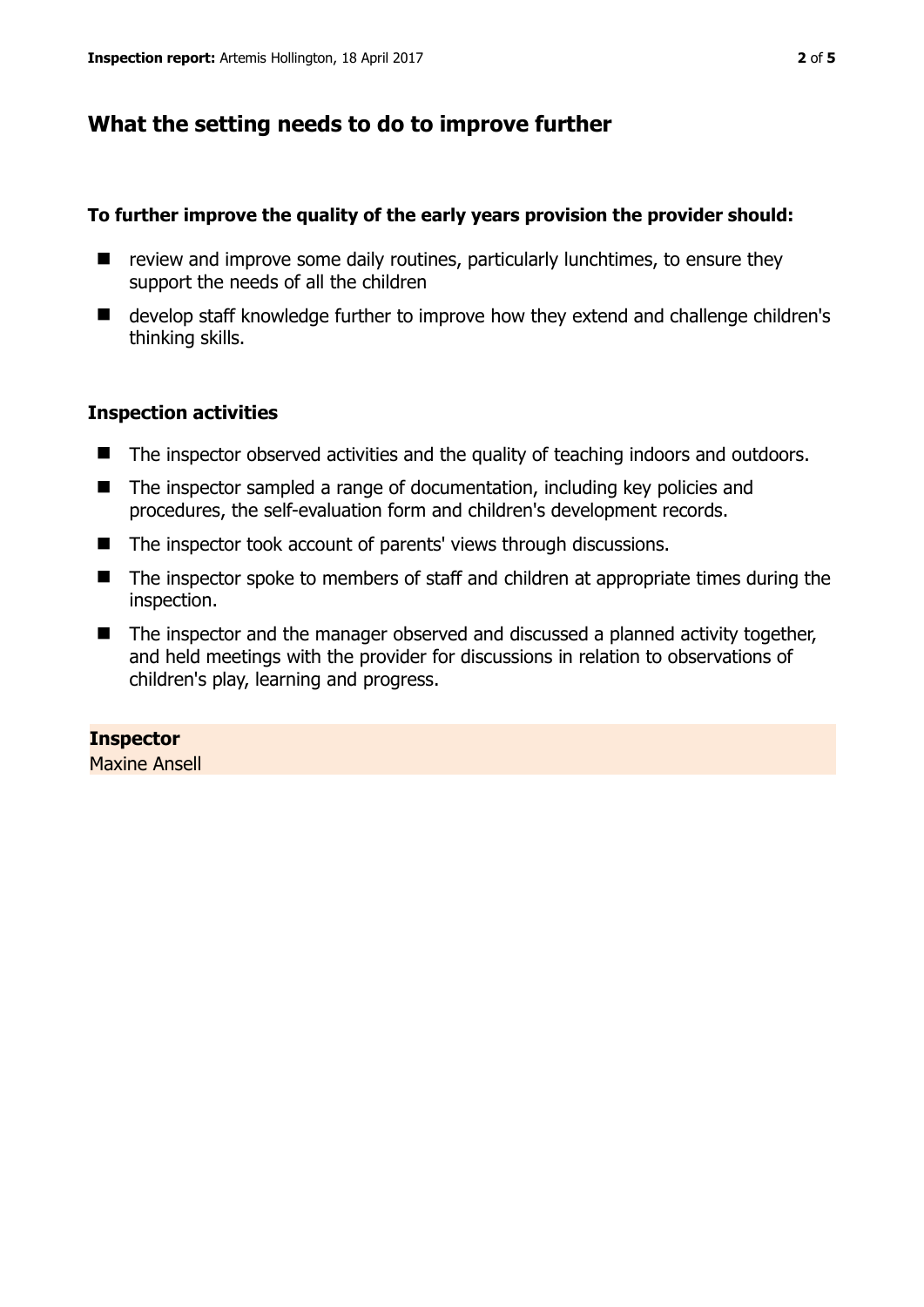# **Inspection findings**

# **Effectiveness of the leadership and management is good**

Safeguarding is effective. Staff have comprehensive procedures in place to manage any risks effectively. They know what actions to take if they have concerns about the welfare of a child. Partnerships with local settings are well established to ensure the continuity of learning and care when children attend other providers. Staff work closely with parents and professionals to ensure that all children make good progress from their starting points. The manager uses observation and one-to-one meetings to help improve the quality of teaching and to identify staff's training needs. For example, staff use new skills they have gained from signing training to support non-verbal children to communicate. Management has a good understanding of the strengths of the nursery and areas for future development. Management listens to parents and reacts to their concerns quickly, for example, reinforcing the security on the external gate.

# **Quality of teaching, learning and assessment is good**

Staff use their observations of children's development well to make assessments, identify children's next steps in learning and develop activities that will extend their learning. Staff skilfully support children's communication and language development. For example, they extend babies' vocabulary as they name objects in their play. Older children extend their vocabulary when staff help them to understand how flowers grow and refer to key features such as the stem and roots. Children's early writing and mathematical skills are supported well. For instance, toddlers count bricks and use chalks to draw circles.

## **Personal development, behaviour and welfare are good**

Staff provide children with a safe, well-resourced environment, indoors and outdoors. They teach children about equality and diversity within their understanding and the wider world. For example, they talk about children's homes and look at books of children's homes in different cultures. Children are provided with a varied and healthy diet. Staff make good use of opportunities to discuss the benefits of healthy eating; for example, through nutritious eating workshops with the parents. Staff implement the key-person system effectively. For example, they establish good partnerships with parents at home visits to meet children's emotional needs and help them to settle quickly. Staff respond sensitively to children's needs and effectively support children to behave well.

## **Outcomes for children are good**

All children, including children with additional funding, make good progress and develop the skills needed for their move to school. For example, older children independently choose to put on their own coats and negotiate stairs to the outdoor area. Children develop good physical and coordination skills, such as when older children negotiate and ride bikes, and babies carefully manage soft padded steps and slopes.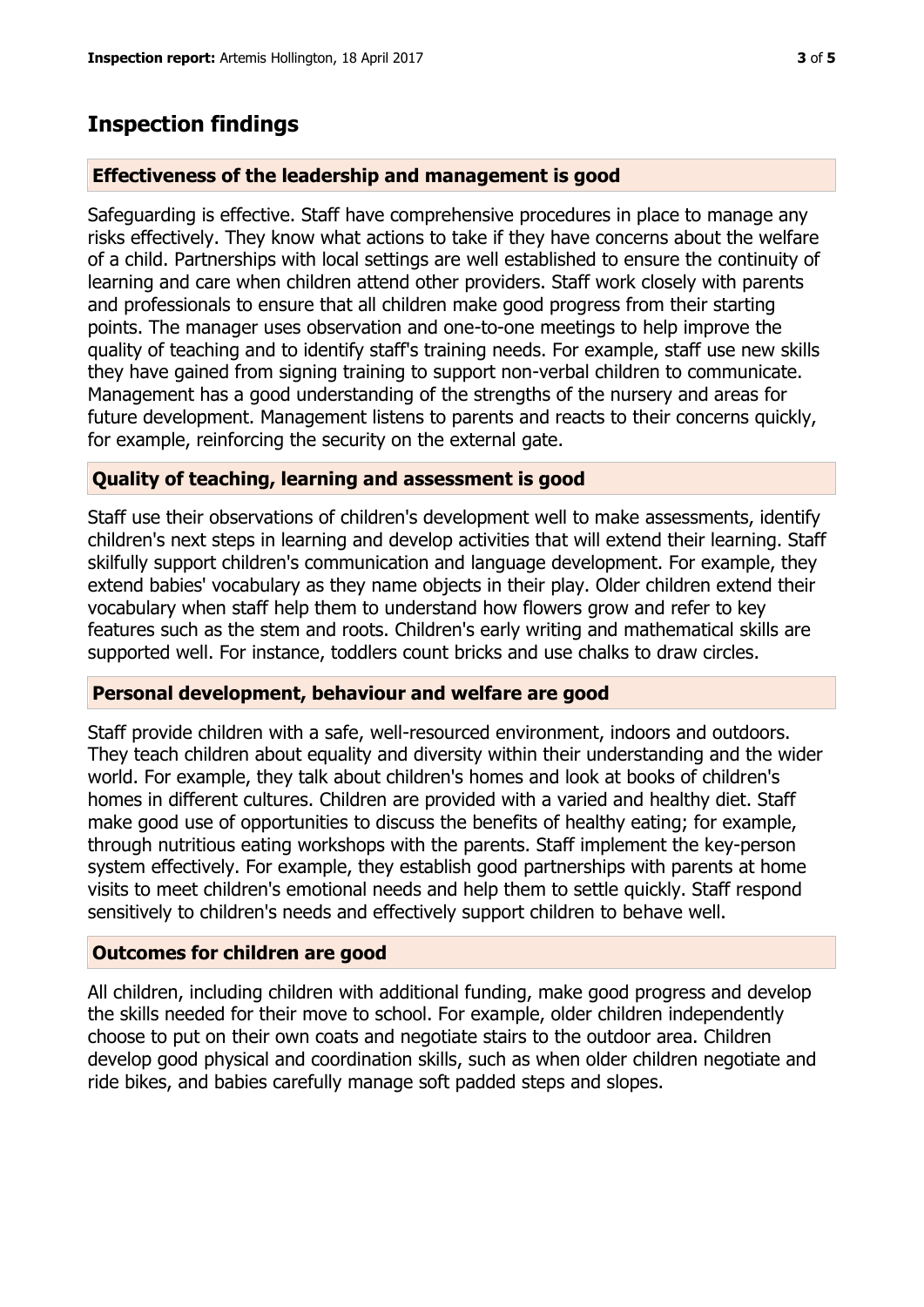# **Setting details**

| Unique reference number                             | EY480202                  |  |
|-----------------------------------------------------|---------------------------|--|
| Local authority                                     | <b>East Sussex</b>        |  |
| <b>Inspection number</b>                            | 1095679                   |  |
| <b>Type of provision</b>                            | Full-time provision       |  |
| Day care type                                       | Childcare - Non-Domestic  |  |
| <b>Registers</b>                                    | Early Years Register      |  |
| <b>Age range of children</b>                        | $0 - 4$                   |  |
| <b>Total number of places</b>                       | 68                        |  |
| <b>Number of children on roll</b>                   | 101                       |  |
| Name of registered person                           | Artemis Childcare Limited |  |
| <b>Registered person unique</b><br>reference number | RP526996                  |  |
| Date of previous inspection                         | 19 April 2016             |  |
| <b>Telephone number</b>                             | 01424853836               |  |

Artemis Hollington registered in 2014. It is one of three nurseries run by Artemis Childcare Limited and is located in St Leonards-on-Sea, East Sussex. The nursery is open weekdays from 7.30am to 6pm, for 51 weeks of the year. There are 14 members of staff, of whom 13 have early years qualifications to at least level 2. One member of staff holds a qualification at level 6, and the provider, who is also joint manager, has early years professional status. The provider receives funding to provide free early education for children aged two, three and four years.

This inspection was carried out by Ofsted under sections 49 and 50 of the Childcare Act 2006 on the quality and standards of provision that is registered on the Early Years Register. The registered person must ensure that this provision complies with the statutory framework for children's learning, development and care, known as the early years foundation stage.

Any complaints about the inspection or the report should be made following the procedures set out in the guidance 'Complaints procedure: raising concerns and making complaints about Ofsted', which is available from Ofsted's website: www.gov.uk/government/organisations/ofsted. If you would like Ofsted to send you a copy of the guidance, please telephone 0300 123 4234, or email enquiries@ofsted.gov.uk.